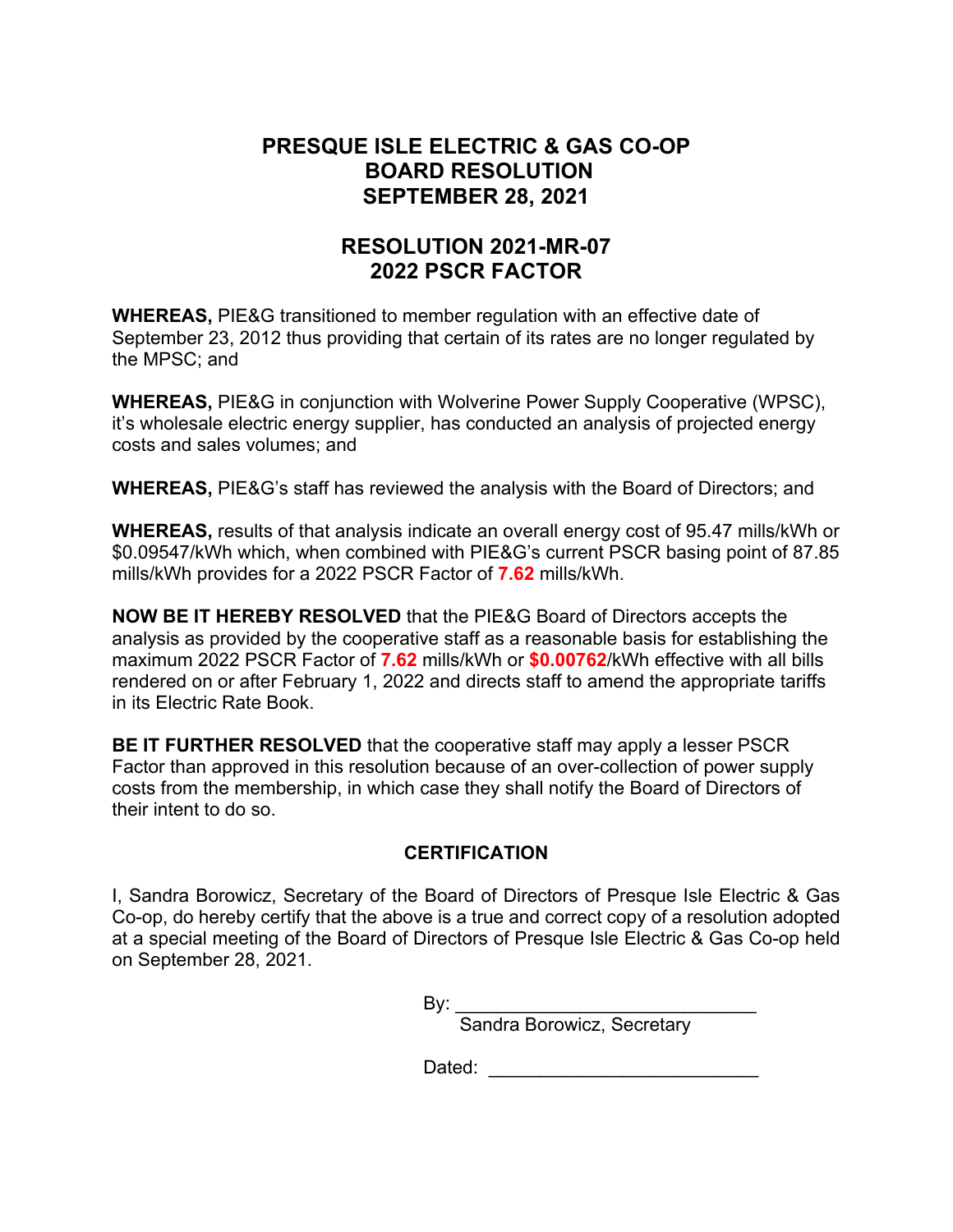## **PRESQUE ISLE ELECTRIC & GAS CO-OP BOARD RESOLUTION SEPTEMBER 28, 2021**

# **RESOLUTION 2021-MR-08 ELECTRIC RATE BOOK REVISIONS**

**WHEREAS,** PIE&G transitioned to member regulation with an effective date of September 23, 2012 thus providing that certain of its rates are no longer regulated by the MPSC; and

**WHEREAS,** PIE&G staff and board of directors acknowledge the termination of the Energy Optimization/Energy Waste Reduction (EO/EWR) programs mandated by the State of Michigan; and

**WHEREAS,** Wolverine Power Cooperative (WPC) has developed a program to continue the promotion of Energy Waste Reduction (EWR) programs and has offered to administer the program on PIE&G's behalf; and

**WHEREAS,** PIE&G staff has recommended continuing the EWR programs through the WPC program and continuing with the application of the current EO/EWR surcharges; and

**WHEREAS,** at its August 24, 2021 meeting the PIE&G Board of Directors approved staff's recommendation and authorized the continuation of the EWR program.

**NOW BE IT HEREBY RESOLVED** that the PIE&G Board of Directors authorizes the EWR Surcharges as currently assessed per the attached schedule for all rate classes.

**BE IT FURTHER RESOLVED** that PIE&G Board of Directors wishes to review the details of the EWR program and directs staff to provide an analysis of surcharge revenues and program expenses annually as part of the September Member Regulation Special meeting.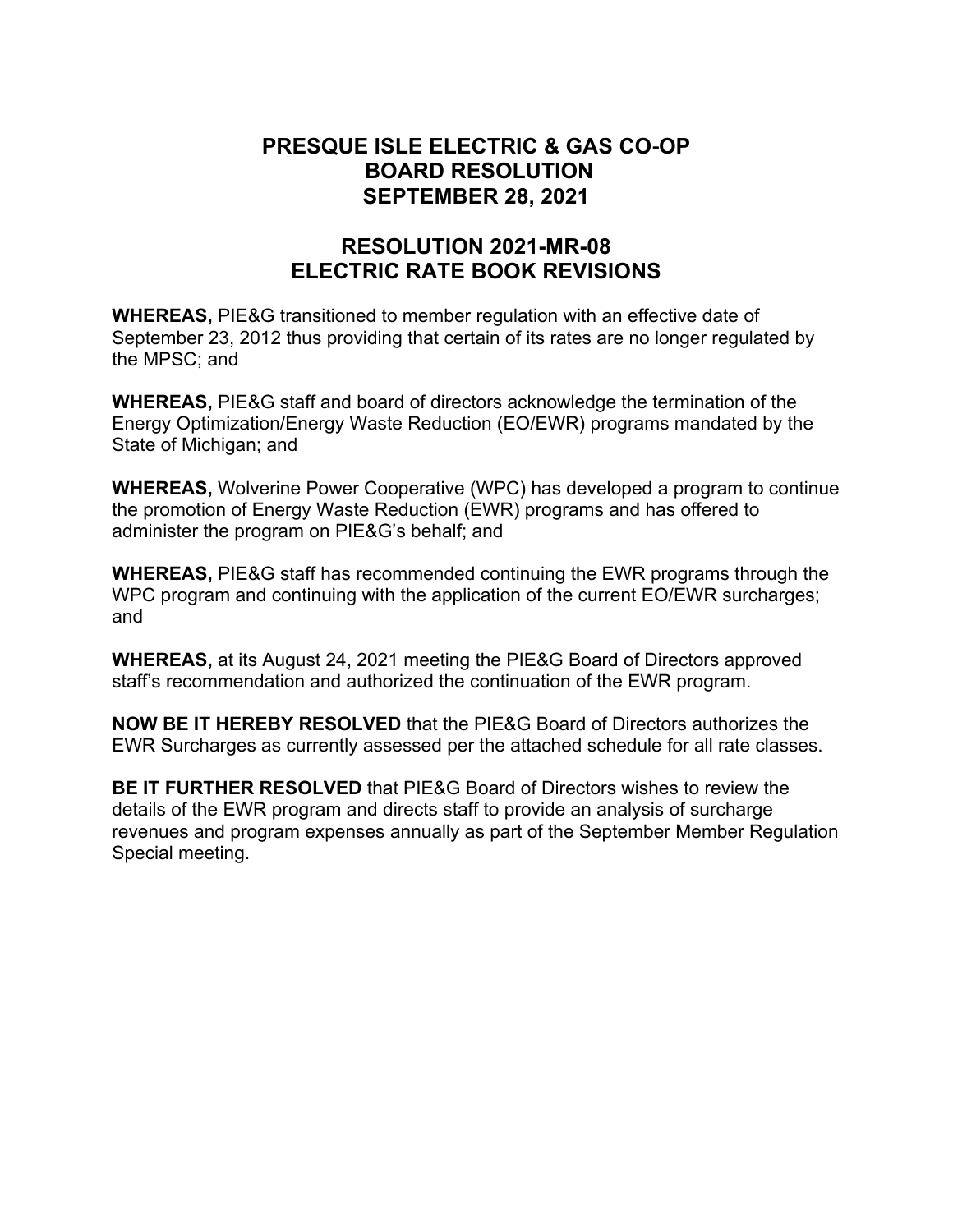## **CERTIFICATION**

I, Sandra Borowicz, Secretary of the Board of Directors of Presque Isle Electric & Gas Co-op, do hereby certify that the above is a true and correct copy of a resolution adopted at a special meeting of the Board of Directors of Presque Isle Electric & Gas Co-op held on September 28, 2021.

|                                                    | By: $_{-}$<br>Sandra Borowicz, Secretary |
|----------------------------------------------------|------------------------------------------|
|                                                    | Dated:                                   |
|                                                    |                                          |
| <b>EWR Surcharge Schedule</b>                      |                                          |
| <b>Residential Monthly</b>                         | \$0.00229/kWh                            |
| <b>Residential Seasonal</b>                        | \$0.00229/kWh                            |
| <b>General Service 1PH</b>                         | \$3.10/month                             |
| <b>General Service 3PH</b>                         | \$3.10/month                             |
| <b>Large General Service</b>                       | \$74.14/month                            |
| <b>Optional Large Power</b><br>Time of Day Service | \$74.14/month                            |
| <b>Primary Service</b>                             | \$400.99/month                           |
| <b>Outdoor Lighting</b>                            | \$0.00312/kWh                            |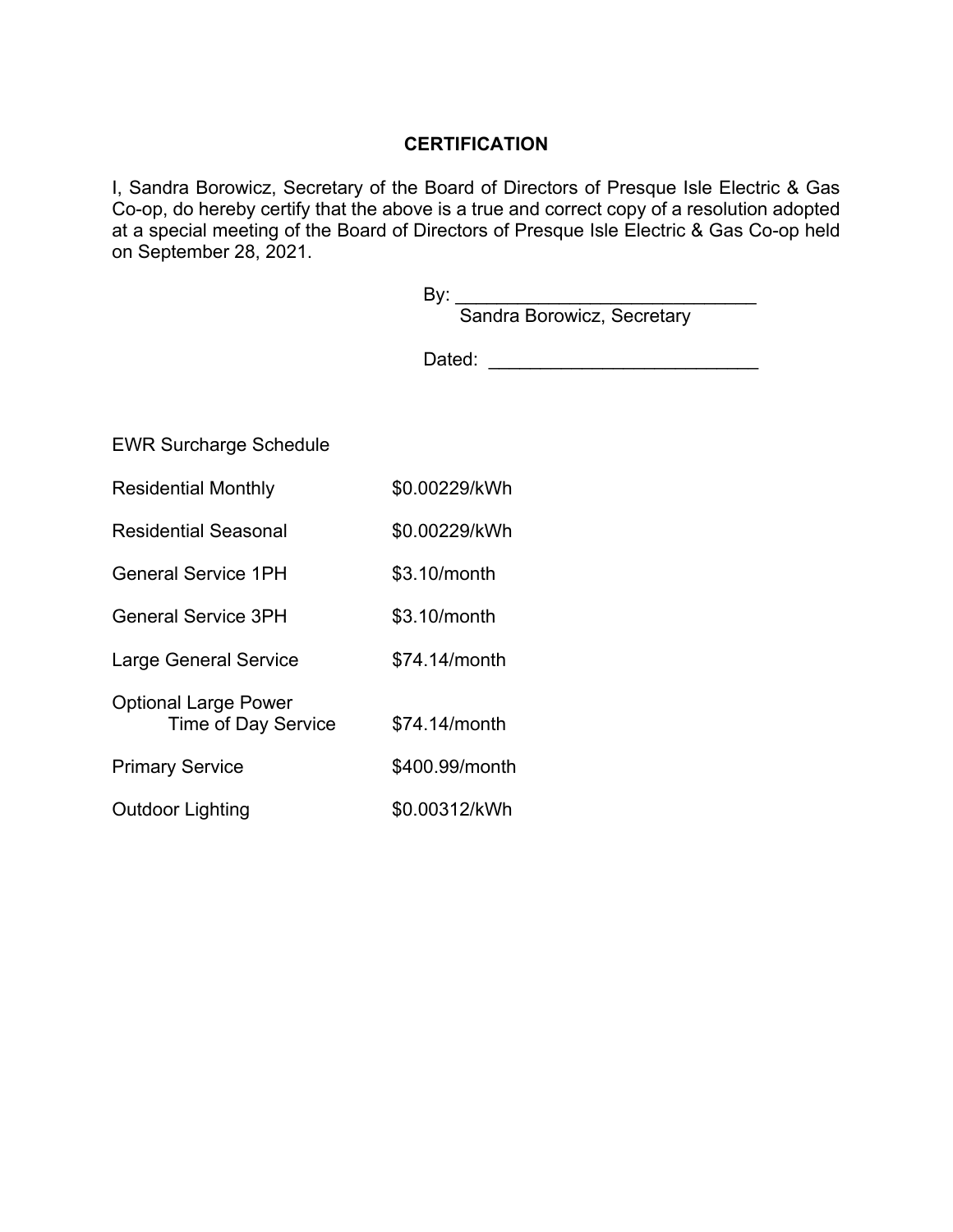### **Presque Isle Electric & Gas Co-op Proposed Rate, Tariff and Billing Rules Changes 1992 - Open Member Meeting: September 28, 2021 - Page 1**

|                                                                                                                                                                                                                                                                                                                                                                                                                                                                                                                                                                                                                                                                                                                                                                                                                                                                                                                                                     |                                                   | <b>Proposed Changes At A Glance</b>                                                                                                                                                                                                                                                                                                                                                                                                                                                                                                                                                                                                                                                                                                                                                                                                                            |                                                                                                                                     |                                                                                                                                                                                                                                                                                                                                        |                                                                                                                                                                                                                                                                                                                                                                                                                             |  |
|-----------------------------------------------------------------------------------------------------------------------------------------------------------------------------------------------------------------------------------------------------------------------------------------------------------------------------------------------------------------------------------------------------------------------------------------------------------------------------------------------------------------------------------------------------------------------------------------------------------------------------------------------------------------------------------------------------------------------------------------------------------------------------------------------------------------------------------------------------------------------------------------------------------------------------------------------------|---------------------------------------------------|----------------------------------------------------------------------------------------------------------------------------------------------------------------------------------------------------------------------------------------------------------------------------------------------------------------------------------------------------------------------------------------------------------------------------------------------------------------------------------------------------------------------------------------------------------------------------------------------------------------------------------------------------------------------------------------------------------------------------------------------------------------------------------------------------------------------------------------------------------------|-------------------------------------------------------------------------------------------------------------------------------------|----------------------------------------------------------------------------------------------------------------------------------------------------------------------------------------------------------------------------------------------------------------------------------------------------------------------------------------|-----------------------------------------------------------------------------------------------------------------------------------------------------------------------------------------------------------------------------------------------------------------------------------------------------------------------------------------------------------------------------------------------------------------------------|--|
| 1. Establish 2022 Power Supply Cost<br>Recovery Factor (PSCR)                                                                                                                                                                                                                                                                                                                                                                                                                                                                                                                                                                                                                                                                                                                                                                                                                                                                                       |                                                   |                                                                                                                                                                                                                                                                                                                                                                                                                                                                                                                                                                                                                                                                                                                                                                                                                                                                |                                                                                                                                     |                                                                                                                                                                                                                                                                                                                                        |                                                                                                                                                                                                                                                                                                                                                                                                                             |  |
| 2. Continuation of Energy Optimization/<br><b>Energy Waste Reduction Charges</b>                                                                                                                                                                                                                                                                                                                                                                                                                                                                                                                                                                                                                                                                                                                                                                                                                                                                    |                                                   |                                                                                                                                                                                                                                                                                                                                                                                                                                                                                                                                                                                                                                                                                                                                                                                                                                                                |                                                                                                                                     |                                                                                                                                                                                                                                                                                                                                        |                                                                                                                                                                                                                                                                                                                                                                                                                             |  |
|                                                                                                                                                                                                                                                                                                                                                                                                                                                                                                                                                                                                                                                                                                                                                                                                                                                                                                                                                     |                                                   | 1. Establish the 2022 Power Supply Cost Recovery Factor (PSCR)                                                                                                                                                                                                                                                                                                                                                                                                                                                                                                                                                                                                                                                                                                                                                                                                 |                                                                                                                                     |                                                                                                                                                                                                                                                                                                                                        |                                                                                                                                                                                                                                                                                                                                                                                                                             |  |
| <b>Existing Situation</b>                                                                                                                                                                                                                                                                                                                                                                                                                                                                                                                                                                                                                                                                                                                                                                                                                                                                                                                           | <b>Proposed Change</b>                            |                                                                                                                                                                                                                                                                                                                                                                                                                                                                                                                                                                                                                                                                                                                                                                                                                                                                |                                                                                                                                     |                                                                                                                                                                                                                                                                                                                                        | <b>Management Recommends</b>                                                                                                                                                                                                                                                                                                                                                                                                |  |
| o Power supply costs from Wolverine<br>Power Cooperative (WPC)<br>are passed on at cost to members<br>of PIE&G through the PSCR mechanism.<br>o PIE&G, working with WPC, establishes<br>a factor to collect or refund power supply<br>costs that are above or below the base<br>energy rates based upon cost and<br>sales forecasts.<br>o The collection of funds through the<br>PSCR Factor is reconciled annually<br>with the actual energy costs billed to<br>PIE&G by WPC and the difference is<br>either refunded or charged to the<br>membership.<br>o The 2021 PSCR Factor was established<br>at -4.39 mills/kWh or -\$0.00439/kWh.<br>The overall estimated energy rate billed<br>o<br>to the members of PIE&G is the sum of<br>the PSCR Basing Point and the current<br>year's PSCR Factor. That rate for 2022<br>is \$0.09547/kWh or 95.47 mills/kWh.<br>o Prior action of the Board has set the PSCR<br>Basing Point to 87.85 mills/kWh. | for 2022.<br>$\circ$<br>$\circ$<br>2021<br>2022   | o This approval will establish the maximum PSCR Factor<br>Should actual power supply costs be lower than<br>forecasted, then the cooperative may apply a lesser<br>PSCR Factor. Should actual power supply costs be<br>higher than forecasted, the excess will be collected<br>through the next year's PSCR Factor.<br>The established maximum PSCR Factor shall<br>shall be 7.62 mills/kWh or <b>\$0.00762</b> /kWh.<br>This represents an increase of \$8.32 per month<br>or 8.27% for the average residential monthly account.<br>Basing<br>Point<br>\$<br>0.08785<br>\$<br>0.08785<br><b>Difference</b><br>o The proposed change includes an estimated<br>under-collection of 2021 power supply costs<br>of \$720,000. Should actual under-collections<br>for 2021 be lower than forecasted, the cooperative<br>may charge less than the established rate. | <b>PSCR</b><br>Factor<br>\$<br>(0.00439)<br>s<br>0.00762                                                                            | o Establish the 2022 PSCR<br>Factor of \$0.00762 per kWh<br>effective with bills rendered<br>on or after February 1, 2022.<br>Management will bring forward<br>o<br>the 2021 over/under collection<br>at the first Special Member Regulation Board<br>Meeting of 2022.<br><b>Total Energy</b><br>Rate<br>0.08346<br>0.09547<br>0.01201 |                                                                                                                                                                                                                                                                                                                                                                                                                             |  |
|                                                                                                                                                                                                                                                                                                                                                                                                                                                                                                                                                                                                                                                                                                                                                                                                                                                                                                                                                     |                                                   | 2. Continuation of Energy Optimization/Energy Waste Reduction Charges                                                                                                                                                                                                                                                                                                                                                                                                                                                                                                                                                                                                                                                                                                                                                                                          |                                                                                                                                     |                                                                                                                                                                                                                                                                                                                                        |                                                                                                                                                                                                                                                                                                                                                                                                                             |  |
| <b>Existing Situation</b>                                                                                                                                                                                                                                                                                                                                                                                                                                                                                                                                                                                                                                                                                                                                                                                                                                                                                                                           | <b>Proposed Change</b>                            |                                                                                                                                                                                                                                                                                                                                                                                                                                                                                                                                                                                                                                                                                                                                                                                                                                                                |                                                                                                                                     |                                                                                                                                                                                                                                                                                                                                        | <b>Management Recommends</b>                                                                                                                                                                                                                                                                                                                                                                                                |  |
| o Energy Optimization/Energy Waste Reduction<br>programs were mandated by the State of<br>Michigan to promote energy efficiency and<br>reduce energy waste.<br>o Programs were funded through an<br>EO Surcharge assessed to each member's bill,<br>and administered by MECA.<br>o Programs have been terminated by the<br>State of Michigan as of December 31, 2021.<br>o Wolverine Power Cooperative has developed<br>a program to continue the promotion of<br>Energy Waste Reduction programs and has<br>offered to administer the program on PIE&G's<br>behalf.<br>o The PIE&G Board of Directors authorized the<br>continuation of the Energy Waste Reduction<br>program at it's August 24, 2021 meeting.                                                                                                                                                                                                                                     | EO/EWR surcharges.<br>o<br><b>Primary Service</b> | o Continue the Energy Waste Reduction programs<br>through the Wolverine Power Cooperative program<br>and continue with the application of the current<br>Proposed EWR Surcharge Schedule:<br><b>Residential Monthly</b><br><b>Residential Seasonal</b><br><b>General Service 1PH</b><br><b>General Service 3PH</b><br><b>Large General Service</b><br><b>Optional Large Power</b><br><b>Time of Day Service</b><br><b>Outdoor Lighting</b>                                                                                                                                                                                                                                                                                                                                                                                                                     | \$0.00229/kWh<br>\$0.00229/kWh<br>\$3.10/month<br>\$3.10/month<br>\$74.14/month<br>\$74.14/month<br>\$400.99/month<br>\$0.00312/kWh |                                                                                                                                                                                                                                                                                                                                        | o Continuing the Energy Waste Reduction<br>program using the Wolverine Power Cooperative<br>program and the current EO/EWR Surcharges<br>as proposed.<br>Board of Directors will review the details of the<br>$\circ$<br>Energy Waste Reduction program annually<br>and direct Staff to provide an analysis of<br>surcharge revenues and program expenses as<br>part of the September Member Regulation<br>Special meeting. |  |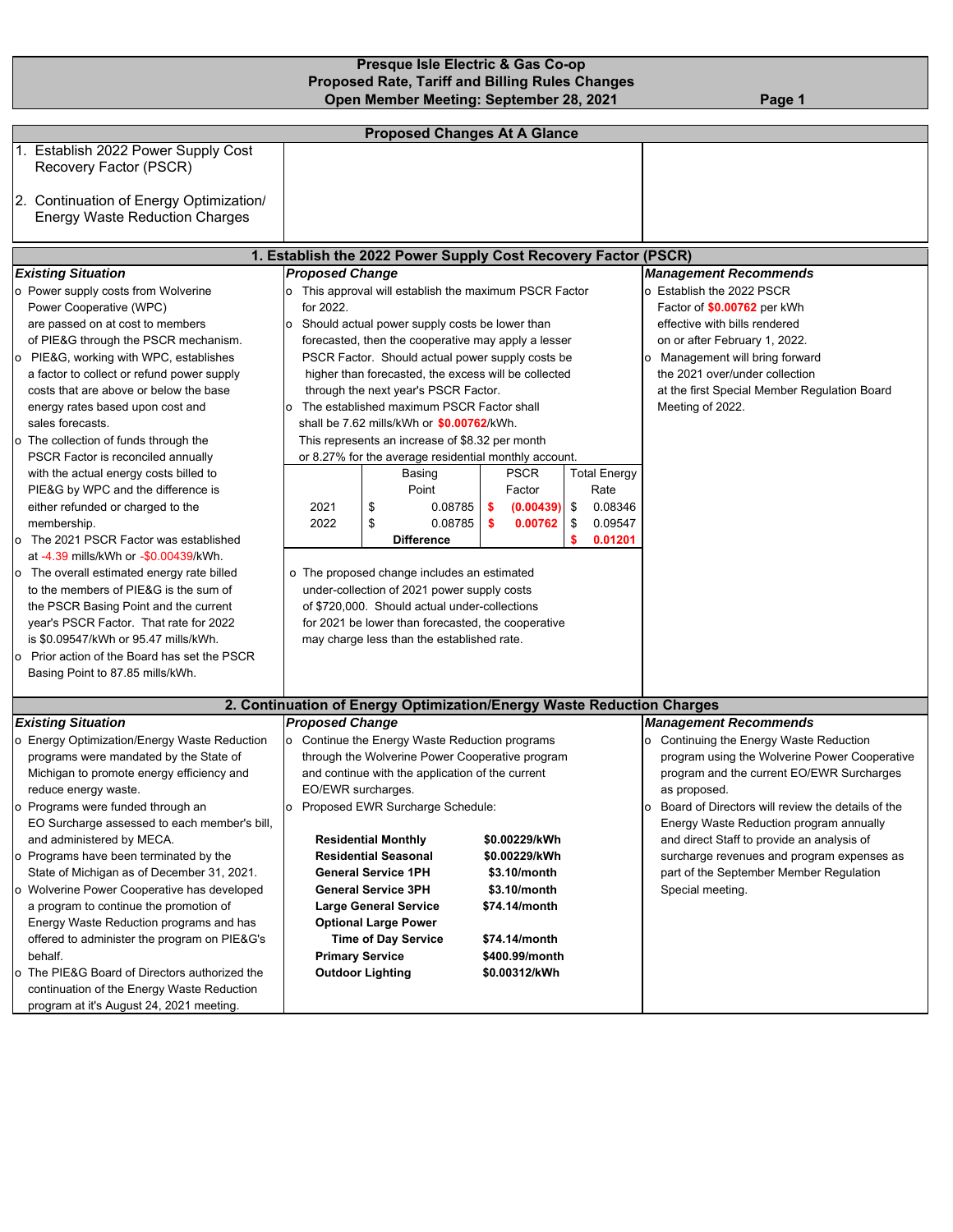# Presque Isle Electric & Gas Co-op 2022 PSCR Plan Overview

Line No.

| 1 Projected Energy Purchases (kWh)<br>2 Less: Line Losses (7.75%)<br>3 Projected Energy Sales (kWh) | 275,065,596<br>20,629,920<br>254,435,677 |
|-----------------------------------------------------------------------------------------------------|------------------------------------------|
|                                                                                                     |                                          |
| 4 Projected 2022 Energy Costs                                                                       | \$<br>23,570,955                         |
| 5 Projected 2021 Undercollection                                                                    | \$<br>720,000                            |
| 6 Total Projected Energy Costs to be Collected                                                      | \$<br>24,290,955                         |
| 7 PSCR Rate - \$/kWh (Line 6/Line 3)                                                                | \$<br>0.09547                            |
| 8 PSCR Base - \$/kWh                                                                                | \$<br>0.08785                            |
| 9 PSCR Factor - \$/kWh (Line 7 - Line 8)                                                            | \$<br>0.00762                            |
| 10 PSCR Rate - mills/kWh (Line 6/Line 3)                                                            | \$<br>95.47                              |
| 11 PSCR Base - mills/kWh                                                                            | \$<br>87.85                              |
| 12 PSCR Factor - mills/kWh (Line 10 - Line 11)                                                      | \$<br>7.62                               |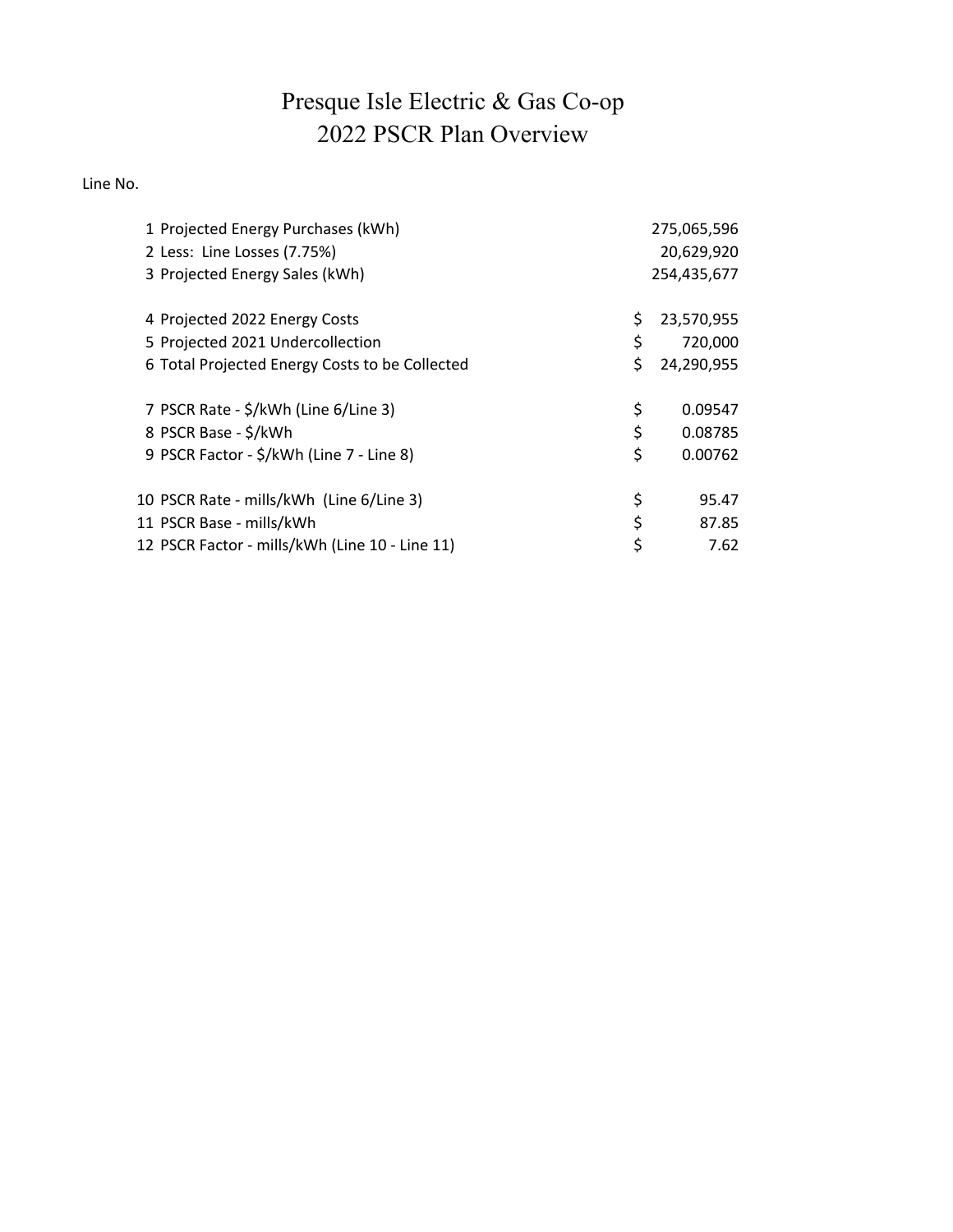# Presque Isle Electric & Gas Co-op 2022 PSCR Plan Summary

**2022 Forecast**

|                                                           | January                  | February                                  | March      | April                            | May       | June            | July                                                                                                                                | August         | September   | October       | November         | December      | Total                                                    |
|-----------------------------------------------------------|--------------------------|-------------------------------------------|------------|----------------------------------|-----------|-----------------|-------------------------------------------------------------------------------------------------------------------------------------|----------------|-------------|---------------|------------------|---------------|----------------------------------------------------------|
| <b>MWh</b>                                                | 26,294                   | 23,908                                    | 23,562     | 21,171                           | 21,212    | 21,802          | 27,524                                                                                                                              | 24,632         | 20,565      | 22,843        | 23,365           | 25,241        | 282,119                                                  |
| *Including losses                                         |                          |                                           |            |                                  |           |                 |                                                                                                                                     |                |             |               |                  |               |                                                          |
|                                                           |                          |                                           |            |                                  |           |                 |                                                                                                                                     |                |             |               |                  |               |                                                          |
| Variable Cost                                             |                          |                                           |            |                                  |           |                 | $$1,307,530$ $$1,227,449$ $$1,251,497$ $$1,131,355$ $$1,072,467$ $$1,157,426$ $$1,392,454$ $$1,280,851$ $$$                         |                |             |               |                  |               | 998,802 \$1,233,015 \$1,278,627 \$1,306,987 \$14,638,462 |
| <b>Fixed Cost</b>                                         | Ś.<br>644.319            | Ŝ.<br>552.861 \$                          |            | 549.605 \$ 469.639 \$ 466.631 \$ |           |                 | 562.946 \$ 776.269 \$                                                                                                               | 682.582 \$     | 522.950 \$  | 551.859       | S.<br>590.297 \$ | 658,883       | $\frac{1}{2}$ 7,028,841                                  |
| <b>Substation Cost</b>                                    | Ś.                       |                                           |            |                                  |           |                 | 158,638 \$ 158,638 \$ 158,638 \$ 158,638 \$ 158,638 \$ 158,638 \$ 158,638 \$ 158,638 \$ 158,638 \$ 158,638 \$ 158,638 \$ 158,638    |                |             |               |                  |               | $\frac{1}{2}$ 1,903,651                                  |
| <b>Total Cost</b>                                         | \$2.110.487              |                                           |            |                                  |           |                 | \$1,938,947 \$1,959,740 \$1,759,632 \$1,697,735 \$1,879,009 \$2,327,361 \$2,122,071 \$1,680,390 \$1,943,512 \$2,027,562 \$2,124,508 |                |             |               |                  |               | $\frac{1}{2}$ \$ 23,570,955                              |
| 2022 Forecast Rate                                        | Ś<br>$80.26$ \$          | $81.10 \pm 5$                             | 83.17 \$   | $83.12 \quad S$                  | 80.04     | 86.18 \$<br>- Ś | 84.56 \$                                                                                                                            | 86.15 \$       | 81.71 \$    | 85.08 \$      | 86.78 \$         | $84.17$ \$    | 83.55                                                    |
|                                                           |                          |                                           |            |                                  |           |                 |                                                                                                                                     |                |             |               |                  |               |                                                          |
| <b>PSCR Factor Calculations</b>                           |                          |                                           |            |                                  |           |                 |                                                                                                                                     |                |             |               |                  |               |                                                          |
| A Wholesale Purchases                                     | 26,294                   | 23,908                                    | 23,562     | 21,171                           | 21,212    | 21,802          | 27,524                                                                                                                              | 24,632         | 20,565      | 22,843        | 23,365           | 25,241        | 282,119                                                  |
| <b>B</b> Wholesale Transformation Losses (%)              | 2.50%                    | 2.50%                                     | 2.50%      | 2.50%                            | 2.50%     | 2.50%           | 2.50%                                                                                                                               | 2.50%          | 2.50%       | 2.50%         | 2.50%            | 2.50%         | 2.50%                                                    |
| C Wholesale Transformation Losses MWh                     | 657                      | 598                                       | 589        | 529                              | 530       | 545             | 688                                                                                                                                 | 616            | 514         | 571           | 584              | 631           | 7,053                                                    |
| D Delivered Wholesale Purchase (A minus C)                | 25,637                   | 23,310                                    | 22,973     | 20,642                           | 20,681    | 21,257          | 26,836                                                                                                                              | 24,016         | 20,051      | 22,272        | 22,780           | 24,610        | 275,066                                                  |
| E Member's Line Losses (%)                                | 7.50%                    | 7.50%                                     | 7.50%      | 7.50%                            | 7.50%     | 7.50%           | 7.50%                                                                                                                               | 7.50%          | 7.50%       | 7.50%         | 7.50%            | 7.50%         | 7.50%                                                    |
| <b>F</b> Member's Line Losses MWh ( $D \times E$ )        | 1,923                    | 1.748                                     | 1.723      | 1,548                            | 1.551     | 1,594           | 2,013                                                                                                                               | 1,801          | 1,504       | 1,670         | 1.709            | 1.846         | 20,630                                                   |
| Delivered Wholesale Purchases - Losses (Line) (D minus F) | 23,714                   | 21,562                                    | 21,250     | 19,094                           | 19,130    | 19,663          | 24,824                                                                                                                              | 22,215         | 18,547      | 20,602        | 21,072           | 22,764        | 254,436                                                  |
| Member's HQ Energy Use                                    |                          |                                           |            |                                  |           |                 |                                                                                                                                     |                |             |               |                  |               | $\Omega$                                                 |
| Member's Sales to its Members                             | 23,714                   | 21,562                                    | 21,250     | 19,094                           | 19,130    | 19,663          | 24,824                                                                                                                              | 22,215         | 18,547      | 20,602        | 21,072           | 22,764        | 254,436                                                  |
| Non-PSCR Sales                                            | $\Omega$                 | $\Omega$                                  | $\Omega$   | $\Omega$                         | $\Omega$  | $\Omega$        | $\mathbf 0$                                                                                                                         | $\Omega$       | $\Omega$    | $\Omega$      | $\Omega$         | $\Omega$      | $\Omega$                                                 |
| <b>PSCR Sales/Retail Sales</b>                            | 23,714                   | 21,562                                    | 21,250     | 19.094                           | 19.130    | 19.663          | 24,824                                                                                                                              | 22,215         | 18,547      | 20,602        | 21,072           | 22.764        | 254,436                                                  |
| Power Supply Rate Before HQ Use and (O)/U Coll.           | 89.00 \$<br>\$           | 89.93 \$                                  | $92.22$ \$ | $92.16$ \$                       | 88.75 \$  | 95.56 \$        | 93.76 \$                                                                                                                            | 95.53 \$       | $90.60$ \$  | 94.34 \$      | 96.22 \$         | $93.33$ \$    | 92.64                                                    |
|                                                           |                          |                                           |            |                                  |           |                 |                                                                                                                                     |                |             |               |                  |               |                                                          |
| Member's HQ Energy Use                                    |                          |                                           |            |                                  |           |                 |                                                                                                                                     |                |             |               |                  |               | $\Omega$                                                 |
| Prior Year (Over)/Under Collection                        | 60,000                   | 60,000                                    | 60,000     | 60,000                           | 60,000    | 60,000          | 60,000                                                                                                                              | 60,000         | 60,000      | 60,000        | 60,000           | 60,000        | 720,000                                                  |
| <b>PSCR Cost</b>                                          | 2,170,487                | 1,998,947                                 | 2,019,740  | 1,819,632                        | 1,757,735 | 1,939,009       | 2,387,361                                                                                                                           | 2,182,071      | 1,740,390   | 2,003,512     | 2,087,562        | 2,184,508     | 24,290,955                                               |
| <b>PSCR Rate</b>                                          | 95.47 \$<br>\$.          | 95.47 \$                                  | 95.47 \$   | 95.47 \$                         | 95.47 \$  | 95.47 \$        | 95.47 \$                                                                                                                            | 95.47 \$       | 95.47 \$    | 95.47 \$      | 95.47 \$         | 95.47 \$      | 95.47                                                    |
| <b>PSCR Base</b>                                          | $\mathbb{S}$<br>87.85 \$ | 87.85 \$                                  | 87.85 \$   | 87.85 \$                         | 87.85 \$  | 87.85 \$        | 87.85 \$                                                                                                                            | 87.85 \$       | 87.85 \$    | 87.85 \$      | 87.85 \$         | 87.85 \$      | 87.85                                                    |
| <b>PSCR Factor</b>                                        | $7.62$ \$<br>\$          | $7.62$ \$                                 | $7.62$ \$  | $7.62$ \$                        | $7.62$ \$ | $7.62$ \$       | $7.62$ \$                                                                                                                           | $7.62$ \$      | $7.62$ \$   | $7.62$ \$     | $7.62$ \$        | $7.62$ \$     | 7.62                                                     |
|                                                           |                          |                                           |            |                                  |           |                 |                                                                                                                                     |                |             |               |                  |               |                                                          |
| Member's PSCR Revenue                                     |                          | \$ 2,263,973 \$ 2,058,487 \$ 2,028,762 \$ |            |                                  |           |                 | 1,822,865 \$ 1,826,359 \$ 1,877,216 \$ 2,369,914 \$ 2,120,839 \$ 1,770,696 \$ 1,966,831 \$ 2,011,734 \$ 2,173,298 \$ 24,290,974     |                |             |               |                  |               |                                                          |
| Member's PSCR Cost                                        | 2,170,487                | 1,998,947                                 | 2,019,740  | 1,819,632                        | 1,757,735 | 1,939,009       | 2,387,361                                                                                                                           | 2,182,071      | 1,740,390   | 2,003,512     | 2,087,562        | 2,184,508     | 24,290,955                                               |
| Member's Over/(Under) Collection                          | 93.486 \$<br>\$          | 59.540 \$                                 | $9.023$ \$ | $3.233$ \$                       | 68.624 \$ | $(61,793)$ \$   | $(17, 447)$ \$                                                                                                                      | $(61, 232)$ \$ | $30,306$ \$ | $(36,680)$ \$ | $(75, 828)$ \$   | $(11.210)$ \$ | 19                                                       |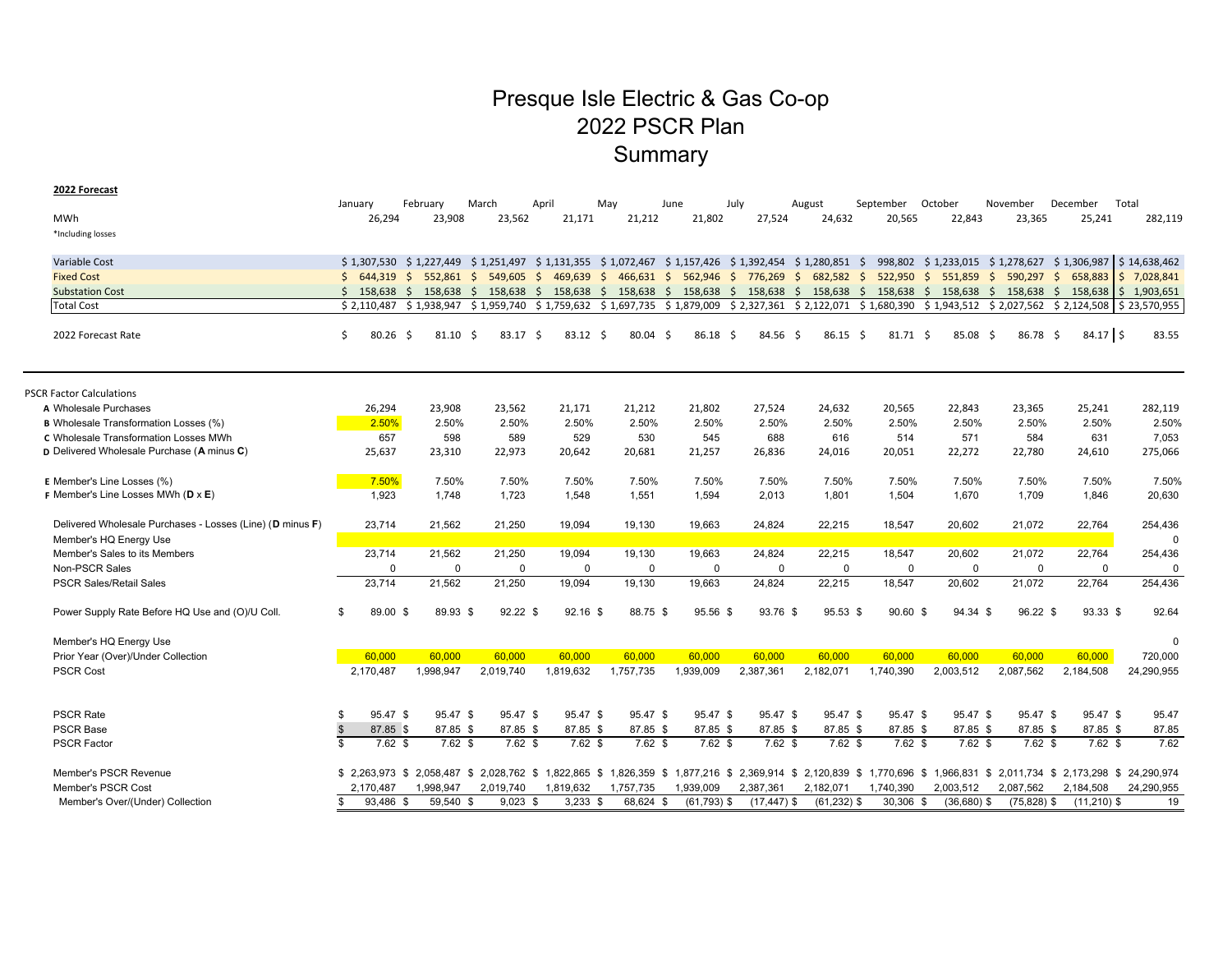### **Presque Isle Electric & Gas 2022 Billing Projections**

|                                   |                                                      |                                                | 43,131                                                                                                     |                                                                     |
|-----------------------------------|------------------------------------------------------|------------------------------------------------|------------------------------------------------------------------------------------------------------------|---------------------------------------------------------------------|
| \$<br>\$<br>\$                    | 0.0411963<br>(0.0011916)<br>0.0023059                | \$<br>\$<br>\$                                 | 11,622,232<br>(336, 159)<br>650,532                                                                        |                                                                     |
| \$                                | 0.0015211                                            | $\frac{1}{2}$                                  | 429,128                                                                                                    |                                                                     |
| \$<br>$\mathbb S$<br>\$<br>\$     | 0.0011392<br>(0.0041014)<br>(0.0014308)<br>0.0001140 | \$<br>$\mathbb S$<br>\$<br>$\hat{\mathcal{E}}$ | 321,396<br>(1,157,070)<br>(403, 654)<br>32,170                                                             |                                                                     |
| \$                                | (0.0042789)                                          |                                                | (1,207,158)                                                                                                |                                                                     |
|                                   |                                                      |                                                |                                                                                                            |                                                                     |
| $\mathbb{S}$                      | 0.0518876                                            | $\mathbb{S}$                                   | 14,638,462                                                                                                 |                                                                     |
| \$                                | 0.0183660                                            | \$                                             | 40,897<br>48,892<br>5,181,379                                                                              |                                                                     |
| \$<br>$\mathbb S$<br>$\mathbb{S}$ | 0.0063476<br>0.0002010                               | $\mathbb S$<br>$\mathbb S$<br>$\mathbb{S}$     | 1,790,764<br>56,698                                                                                        |                                                                     |
| $\mathbb{S}$                      | 0.0249145                                            | $\mathbb{S}$                                   | 7,028,841                                                                                                  |                                                                     |
|                                   |                                                      | \$<br>\$                                       | 11,385,759<br>18<br>524,327                                                                                |                                                                     |
| \$<br>\$                          | 0.0041407<br>0.0023628                               | \$                                             | 1,168,179<br>666,576                                                                                       |                                                                     |
| \$                                | 0.0002442                                            | $\frac{1}{2}$                                  | 68,897                                                                                                     |                                                                     |
| \$                                | 0.0067477                                            |                                                | 1,903,651                                                                                                  |                                                                     |
|                                   |                                                      | \$                                             | 10.26%<br>3,086<br>13.14%                                                                                  |                                                                     |
|                                   |                                                      |                                                |                                                                                                            |                                                                     |
|                                   | $\mathbb{S}$<br>\$<br>\$<br>$\mathbb S$              | 0.0438317<br>0.0395528<br>0.0123348            | $\mathbb{S}$<br>$\frac{1}{2}$<br>$\frac{1}{2}$<br>$\hat{\mathbf{z}}$<br>$\mathbb S$<br>$\frac{1}{2}$<br>\$ | 282,118,561<br>12,365,733<br>11,158,575<br>3,479,888<br>266,924,811 |

Seasonal Demand Response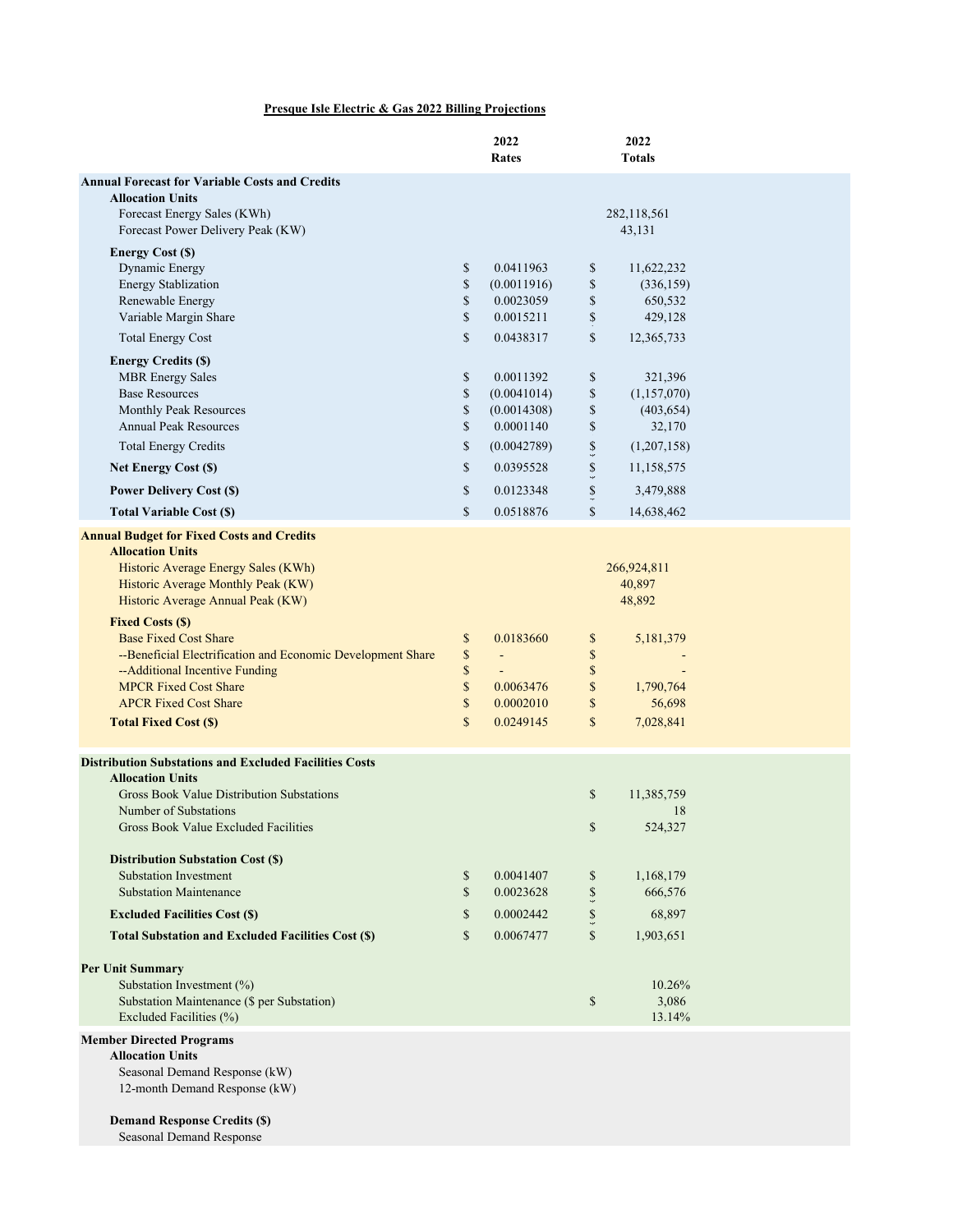## **Presque Isle Electric & Gas 2022 Billing Projections**

|                                                            |              | 2022                     |               | 2022                     |  |
|------------------------------------------------------------|--------------|--------------------------|---------------|--------------------------|--|
|                                                            |              | Rates                    |               | <b>Totals</b>            |  |
| 12-month Demand Response                                   |              |                          |               |                          |  |
| <b>Total Demand Response Credit (\$)</b>                   |              |                          |               |                          |  |
| <b>Per Unit Summary</b>                                    |              |                          |               |                          |  |
| Seasonal Demand Response (\$/kW-month)                     |              |                          |               |                          |  |
| 12-month Demand Response (\$/kW-month)                     |              |                          |               |                          |  |
| <b>Economic Development and Beneficial Electrification</b> |              |                          |               |                          |  |
| Water Heater Credit                                        | \$           | $\overline{\phantom{a}}$ | \$            | $\overline{\phantom{a}}$ |  |
| <b>Efficient Electric Heat</b>                             | \$.          |                          | <sup>\$</sup> | $\overline{\phantom{a}}$ |  |
|                                                            |              |                          |               |                          |  |
| <b>Total Credits</b>                                       | S            | $\overline{\phantom{a}}$ | S             | $\overline{\phantom{a}}$ |  |
|                                                            |              |                          |               |                          |  |
| <b>TOTALS</b>                                              | $\mathbf{s}$ | 0.08355                  | $\mathbb{S}$  | 23,570,955               |  |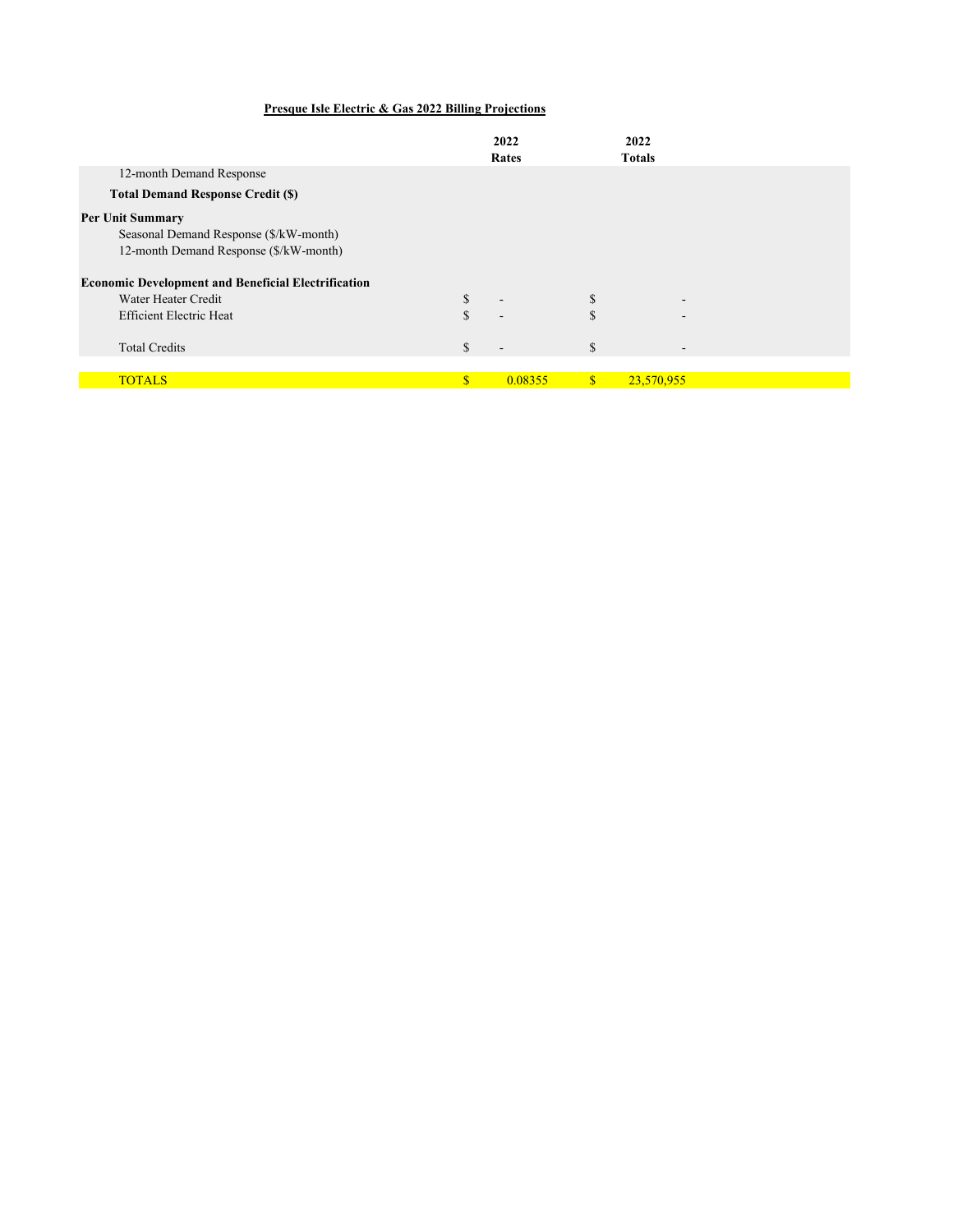#### **Presque Isle Electric & Gas 2022 Billing Projections -- Non-C&I Customers**

|                                                                                                                                                                                                                                                                       | January                                                                      |                                                                                        | February                                                                                   | March                                                                                 | May<br>April                                                                           | June                                                                                          | July                                                                                 |                                                                                               | August                                                                               | September                                                                                   | October                                                                                | November                                                                                | December<br>Total                                                                   |                                                | Average            |
|-----------------------------------------------------------------------------------------------------------------------------------------------------------------------------------------------------------------------------------------------------------------------|------------------------------------------------------------------------------|----------------------------------------------------------------------------------------|--------------------------------------------------------------------------------------------|---------------------------------------------------------------------------------------|----------------------------------------------------------------------------------------|-----------------------------------------------------------------------------------------------|--------------------------------------------------------------------------------------|-----------------------------------------------------------------------------------------------|--------------------------------------------------------------------------------------|---------------------------------------------------------------------------------------------|----------------------------------------------------------------------------------------|-----------------------------------------------------------------------------------------|-------------------------------------------------------------------------------------|------------------------------------------------|--------------------|
| <b>Annual Forecast for Variable Costs and Credits</b><br><b>Allocation Units</b><br>Forecast Energy Sales (MWh)<br>Forecast Power Delivery Peak (MW)                                                                                                                  |                                                                              | 25,072<br>44                                                                           | 22,776<br>42                                                                               | 22,326<br>40                                                                          | 20,024<br>35                                                                           | 20,016<br>33                                                                                  | 20,517<br>42                                                                         | 26,030<br>56                                                                                  | 23,224<br>45                                                                         | 19,355<br>36                                                                                | 21,645<br>35                                                                           | 22,259<br>42                                                                            | 24,082<br>43                                                                        | 267,328                                        | 41                 |
| <b>Energy Cost (\$)</b><br>Dynamic Energy<br>Energy Stablization<br>Renewable Energy<br>Variable Margin Share                                                                                                                                                         | <sup>\$</sup>                                                                | 1,430,867 \$<br>(330, 109)<br>(35, 849)<br>35,621                                      | 1,164,418 \$<br>(221, 381)<br>13,137<br>30,526                                             | 920,802 \$<br>(39,696)<br>62,032<br>33,022                                            | 687,271 \$<br>73,508<br>91,481<br>30,287                                               | 699,237 \$<br>74,288<br>58,663<br>32,244                                                      | 720,469<br>- 8<br>77,384<br>56,748<br>34,266                                         | 1,146,173<br>- \$<br>(80,667)<br>26,182<br>39,710                                             | 934,291 \$<br>(22, 520)<br>34,144<br>36,924                                          | 711,181 \$<br>31,258<br>56,901<br>32,513                                                    | 810,319<br><sup>S</sup><br>49,971<br>92,017<br>33,168                                  | 841,589 \$<br>52,269<br>82,927<br>33,527                                                | 946,757 \$<br>16,567<br>$\mathcal{S}$<br>78,963<br>$\mathcal{S}$<br>35,429<br>- \$  | 11,013,376<br>(319, 128)<br>617,345<br>407,237 |                    |
| <b>Total Energy Cost</b>                                                                                                                                                                                                                                              | $\mathcal{S}$                                                                | $1,100,531$ \$                                                                         | 986,701 \$                                                                                 | 976,159 \$                                                                            | 882,546 \$                                                                             | 864,432 \$                                                                                    | 888,867 \$                                                                           | 1,131,399 \$                                                                                  | 982,838 \$                                                                           | 831,852 \$                                                                                  | 985,475 \$                                                                             | $1,010,313$ \$                                                                          | 1,077,717 \$ 11,718,829                                                             |                                                |                    |
| Energy Charges/(Credits) - (\$)<br><b>MBR</b> Energy Sales<br><b>Base Resources</b><br>Monthly Peak Resources<br><b>Annual Peak Resources</b>                                                                                                                         | <sup>\$</sup>                                                                | 200,995 \$<br>(208, 796)<br>(144, 686)<br>(7,223)                                      | 131,981 \$<br>(168, 670)<br>(39, 645)<br>(5,921)                                           | 30,093 \$<br>(112, 491)<br>(7,566)<br>2,334                                           | $(49,616)$ \$<br>(33, 632)<br>6,181<br>3,141                                           | $(44, 472)$ \$<br>(38, 249)<br>(3,761)<br>4,433                                               | $(39,097)$ \$<br>(55,659)<br>28,207<br>2,540                                         | $82,143$ \$<br>(123, 608)<br>(135, 849)<br>(2,504)                                            | 33,861 \$<br>(87, 640)<br>(19, 400)<br>1,560                                         | $(3,063)$ \$<br>(85,065)<br>(38, 941)<br>672                                                | $(9,038)$ \$<br>(75, 421)<br>(772)<br>15,600                                           | $(19,491)$ \$<br>(82,000)<br>(2,792)<br>25,856                                          | $(9,296)$ \$<br>$(85,838)$ \$<br>$(26,829)$ \$<br>$(8,320)$ \$                      | 305,000<br>(1,157,070)<br>(385, 854)<br>32,170 |                    |
| <b>Total Energy Credits</b>                                                                                                                                                                                                                                           | $\mathcal{S}$                                                                | $(159,710)$ \$                                                                         | $(82,256)$ \$                                                                              | $(87,629)$ \$                                                                         | $(73,927)$ \$                                                                          | $(82,049)$ \$                                                                                 | $(64,010)$ \$                                                                        | $(179, 818)$ \$                                                                               | $(71,618)$ \$                                                                        | $(126,397)$ \$                                                                              | $(69, 631)$ \$                                                                         | $(78, 427)$ \$                                                                          | $(130, 283)$ \$                                                                     | (1,205,754)                                    |                    |
| Net Energy Cost (\$)                                                                                                                                                                                                                                                  | <sup>\$</sup>                                                                | 940,821 \$                                                                             | 904,445 \$                                                                                 | 888,531 \$                                                                            | 808,620 \$                                                                             | 782,384 \$                                                                                    | 824,857 \$                                                                           | 951,582 \$                                                                                    | 911,220 \$                                                                           | 705,455 \$                                                                                  | 915,843 \$                                                                             | 931,886 \$                                                                              | 947,434 \$                                                                          | 10,513,076                                     |                    |
| <b>Power Delivery Cost (\$)</b>                                                                                                                                                                                                                                       | $\mathcal{S}$                                                                | 297,658 \$                                                                             | 258,012 \$                                                                                 | 292,877 \$                                                                            | 261,743 \$                                                                             | 228,732<br>$\mathbf{s}$                                                                       | 269,395<br>- S                                                                       | 361,108<br>-S                                                                                 | 294,323 \$                                                                           | 235,304 \$                                                                                  | 247,945 \$                                                                             | 282,104 \$                                                                              | 290,601<br>$\mathbf{s}$                                                             | 3,319,803                                      |                    |
| <b>Total Variable Cost (\$)</b>                                                                                                                                                                                                                                       | $\mathcal{S}$                                                                | 1,238,479 \$                                                                           |                                                                                            | 1,162,457 \$ 1,181,408 \$                                                             | $1,070,362$ \$                                                                         | $1,011,115$ \$                                                                                | 1,094,252 \$                                                                         | 1,312,690 \$                                                                                  | 1,205,543 \$                                                                         | 940,760 \$                                                                                  | 1,163,788 \$                                                                           | 1,213,990 \$                                                                            | 1,238,035 \$ 13,832,878                                                             |                                                |                    |
| <b>Per Unit Summary</b><br>Energy (\$/MWh)<br>Dynamic Energy<br>Energy Stablization<br>Renewable Energy<br>Variable Margin Share                                                                                                                                      | <sup>\$</sup>                                                                | 57.07 \$<br>(13.17)<br>(1.43)<br>1.42                                                  | 51.12 \$<br>(9.72)<br>0.58<br>1.34                                                         | $41.24$ \$<br>(1.78)<br>2.78<br>1.48                                                  | 34.32 \$<br>3.67<br>4.57<br>1.51                                                       | $34.93$ \$<br>3.71<br>2.93<br>1.61                                                            | 35.12 S<br>3.77<br>2.77<br>1.67                                                      | 44.03 \$<br>(3.10)<br>1.01<br>1.53                                                            | $40.23$ \$<br>(0.97)<br>1.47<br>1.59                                                 | $36.74$ \$<br>1.61<br>2.94<br>1.68                                                          | 37.44 \$<br>2.31<br>4.25<br>1.53                                                       | 37.81 \$<br>2.35<br>3.73<br>1.51                                                        | 39.31<br>0.69<br>3.28<br>1.47                                                       |                                                |                    |
| <b>Total Energy Cost</b><br><b>Energy Credits (\$/MWh)</b><br><b>MBR</b> Energy Sales<br><b>Base Resources</b><br>Monthly Peak Resources<br><b>Annual Peak Resources</b><br><b>Total Energy Credits</b><br>Net Energy (\$/MWh)<br><b>Power Delivery (\$/kW-month)</b> | $\mathcal{S}$<br>$\mathcal{S}$<br><b>S</b><br>$\mathcal{S}$<br>$\mathcal{S}$ | 43.89 \$<br>8.02 S<br>(8.33)<br>(5.77)<br>(0.29)<br>$(6.37)$ \$<br>50.26 \$<br>6.77 \$ | 43.32 S<br>$5.79$ \$<br>(7.41)<br>(1.74)<br>(0.26)<br>$(3.61)$ \$<br>46.93 \$<br>$6.15$ \$ | 43.72 \$<br>$1.35$ \$<br>(5.04)<br>(0.34)<br>0.10<br>$(3.92)$ \$<br>47.65 \$<br>7.33S | 44.07 \$<br>$(2.48)$ \$<br>(1.68)<br>0.31<br>0.16<br>$(3.69)$ \$<br>47.77 \$<br>7.45 S | $43.19$ \$<br>$(2.22)$ \$<br>(1.91)<br>(0.19)<br>0.22<br>$(4.10)$ \$<br>47.29 \$<br>$6.85$ \$ | 43.32 S<br>$(1.91)$ \$<br>(2.71)<br>1.37<br>0.12<br>$(3.12)$ \$<br>46.44 S<br>6.34 S | $43.46$ \$<br>$3.16$ \$<br>(4.75)<br>(5.22)<br>(0.10)<br>$(6.91)$ \$<br>50.37 \$<br>$6.49$ \$ | 42.32 S<br>$1.46$ \$<br>(3.77)<br>(0.84)<br>0.07<br>$(3.08)$ \$<br>45.40 \$<br>6.59S | 42.98 \$<br>$(0.16)$ \$<br>(4.39)<br>(2.01)<br>0.03<br>$(6.53)$ \$<br>49.51 \$<br>$6.61$ \$ | 45.53 S<br>$(0.42)$ \$<br>(3.48)<br>(0.04)<br>0.72<br>$(3.22)$ \$<br>48.75 \$<br>6.99S | 45.39 \$<br>$(0.88)$ \$<br>(3.68)<br>(0.13)<br>1.16<br>$(3.52)$ \$<br>48.91 \$<br>6.65S | 44.75<br>(0.39)<br>(3.56)<br>(1.11)<br>(0.35)<br>(5.41)<br>50.16<br>6.74            |                                                | \$ 39.33<br>\$6.75 |
| <b>Annual Budget for Fixed Costs and Credits</b><br><b>Allocation Units</b><br>Historic Average Energy Sales (MWh)<br>Historic Average Monthly Peak (MW)<br>Historic Average Annual Peak (MW)                                                                         |                                                                              | 23,754<br>42<br>49                                                                     | 21,252<br>39<br>49                                                                         | 21.284<br>36<br>49                                                                    | 19,227<br>32<br>49                                                                     | 18.957<br>34<br>49                                                                            | 19.133<br>45<br>49                                                                   | 24.397<br>52<br>49                                                                            | 21,870<br>43<br>49                                                                   | 18,438<br>32<br>49                                                                          | 20.233<br>33<br>49                                                                     | 21.639<br>40<br>49                                                                      | 23,125<br>39<br>49                                                                  | 253,308                                        | 39<br>49           |
| <b>Fixed Costs (\$)</b><br><b>Base Fixed Cost Share</b><br><b>MPCR Fixed Cost Share</b><br><b>APCR Fixed Cost Share</b><br><b>Total Fixed Cost (\$)</b>                                                                                                               | $\mathcal{S}$                                                                | 454,109<br>$\mathcal{S}$<br>167,131<br>7,001<br>628,241 \$                             | 393,052<br>141,121<br>4,737<br>538,910                                                     | 389,755<br>-S<br>- \$<br>141,169<br>4,707<br>535,631 \$<br>-S                         | 336,632<br>$\mathcal{S}$<br>118,252<br>2,610<br>457,494 \$                             | 337,844<br><b>S</b><br>114,728<br>2,037<br>454,609 \$                                         | 417,235 \$<br>129,179<br>3,286<br>549,700 \$                                         | 562,274<br>-8<br>187,754<br>8,247<br>758,275<br>- \$                                          | 498,050<br>- S<br>162,158<br>6,466<br>666,674 \$                                     | 388,202 \$<br>119,421<br>2,939<br>510,562 \$                                                | 405,311<br>-S<br>129,519<br>3,934<br>538,764<br>-S                                     | 431,429 \$<br>140,638<br>4,254<br>576,321 \$                                            | 476,146<br>-S<br>$\mathbf{s}$<br>160,723<br>6,480<br>$\mathcal{S}$<br>643,349<br>S. | 5,090,039<br>1,711,793<br>56,698<br>6,858,530  |                    |
| <b>Per Unit Summary</b><br>Base Fixed Cost Share (\$/MWh)                                                                                                                                                                                                             | $\mathcal{S}$                                                                | $19.12 \quad$ \$                                                                       | 18.50 S                                                                                    | 18.31 S                                                                               | 17.51 S                                                                                | $17.82$ \$                                                                                    | 21.81 S                                                                              | $23.05$ \$                                                                                    | 22.77 S                                                                              | $21.05$ \$                                                                                  | 20.03 S                                                                                | 19.94 S                                                                                 | 20.59                                                                               |                                                | \$20.04            |
| MPCR Fixed Cost Share (\$/kW-month)<br>APCR Fixed Cost Share (\$/kW-month)                                                                                                                                                                                            | $\mathcal{S}$<br>$\mathcal{S}$                                               | 4.01 S<br>$0.14$ \$                                                                    | 3.58 S<br>0.10 S                                                                           | 3.97 S<br>0.10 S                                                                      | 3.68 S<br>0.05 S                                                                       | 3.35 S<br>$0.04 \quad$ \$                                                                     | $2.86$ \$<br>0.07 S                                                                  | 3.59S<br>0.17S                                                                                | 3.74 S<br>$0.13 \quad S$                                                             | $3.69$ \$<br>$0.06 \quad$ \$                                                                | 3.89 S<br>0.08 S                                                                       | 3.50 S<br>0.09 S                                                                        | 4.09<br>0.13                                                                        |                                                | \$3.66<br>\$ 0.10  |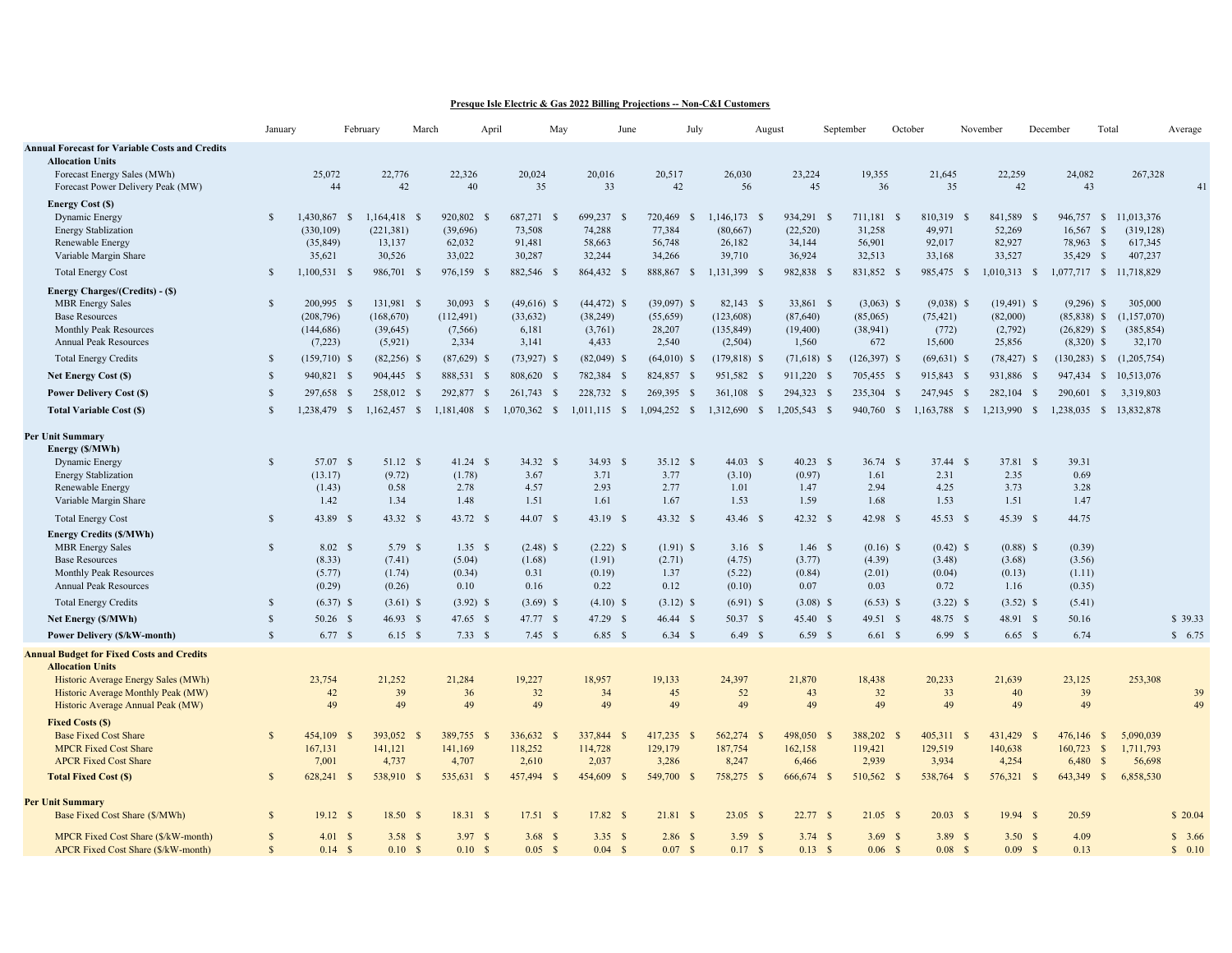| <b>Distribution Substations and Excluded Facilities Costs</b><br><b>Allocation Units</b> |               |                        |               |                                  |              |              |              |               |                                          |                                          |                  |               |                        |              |                    |                            |                          |               |              |           |  |
|------------------------------------------------------------------------------------------|---------------|------------------------|---------------|----------------------------------|--------------|--------------|--------------|---------------|------------------------------------------|------------------------------------------|------------------|---------------|------------------------|--------------|--------------------|----------------------------|--------------------------|---------------|--------------|-----------|--|
| Gross Book Value Distribution Substations                                                |               | 11.385.759             | -S            | 11.385.759<br>-S                 | 11.385.759   | S.           | 11.385.759   | -S            | 11,385,759<br><sup>S</sup>               | 11,385,759<br><sup>S</sup>               | 11,385,759       | <sup>S</sup>  | 11,385,759<br>-S       | 11,385,759   | -S                 | 11.385.759<br><sup>S</sup> | 11,385,759               |               | \$11,385,759 |           |  |
| Number of Substations                                                                    |               | 18                     |               | 18                               | 18           |              | 18           |               | 18                                       | 18                                       | 18               |               | 18                     | 18           |                    | 18                         | 18                       |               | 18           |           |  |
| Gross Book Value Excluded Facilities                                                     | $\mathcal{S}$ | 524,327                |               | 524,327<br>- S                   | 524,327      | -8           | 524,327      | -S            | 524,327<br>- \$                          | 524,327<br>- \$                          | 524,327          |               | 524,327<br>- \$        | 524,327      | - \$               | 524,327<br>-S              | 524,327 \$               |               | 524,327      |           |  |
|                                                                                          |               |                        |               |                                  |              |              |              |               |                                          |                                          |                  |               |                        |              |                    |                            |                          |               |              |           |  |
| <b>Distribution Substation Cost (\$)</b>                                                 |               |                        |               |                                  |              |              |              |               |                                          |                                          |                  |               |                        |              |                    |                            |                          |               |              |           |  |
| <b>Substation Investment</b>                                                             | <sup>S</sup>  | 97,348 \$              |               | 97,348 \$                        | 97,348 \$    |              | 97,348 \$    |               | 97,348 \$                                | 97,348 \$                                | 97,348 \$        |               | 97,348 \$              | 97,348 \$    |                    | 97,348 \$                  | 97,348 \$                |               | 97,348 \$    | 1.168.179 |  |
| <b>Substation Maintenance</b>                                                            |               | 55,548                 |               | 55,548                           | 55,548       |              | 55,548       |               | 55,548                                   | 55,548                                   | 55,548           |               | 55,548                 | 55,548       |                    | 55,548                     | 55,548                   |               | 55,548 \$    | 666,576   |  |
| <b>Excluded Facilities Cost (\$)</b>                                                     |               | 5,741                  |               | 5,741                            | 5,741        |              | 5,741        |               | 5,741                                    | 5,741                                    | 5,741            |               | 5,741                  | 5,741        |                    | 5.741                      | 5,741                    |               | $5,741$ \$   | 68,897    |  |
| Total Substation and Excluded Facilities Cost (\$) \$                                    |               | 158,638 \$             |               | 158,638 \$                       | 158,638 \$   |              | 158,638 \$   |               | 158,638 \$                               | 158,638 \$                               | 158,638 \$       |               | 158,638 \$             | 158,638 \$   |                    | 158,638 \$                 | 158,638 \$               |               | 158,638 \$   | 1,903,651 |  |
| <b>Per Unit Summary</b>                                                                  |               |                        |               |                                  |              |              |              |               |                                          |                                          |                  |               |                        |              |                    |                            |                          |               |              |           |  |
| Substation Investment (%)                                                                |               | 0.8550%                |               | 0.8550%                          | 0.8550%      |              | 0.8550%      |               | 0.8550%                                  | 0.8550%                                  | 0.8550%          |               | 0.8550%                | 0.8550%      |                    | 0.8550%                    | 0.8550%                  |               | 0.8550%      | 10.26%    |  |
| Substation Maintenance (\$ per Substation)                                               | <sup>S</sup>  | 3,086 \$               |               | 3,086 \$                         | $3,086$ \$   |              | $3,086$ \$   |               | $3,086$ \$                               | 3,086 \$                                 | $3,086$ \$       |               | 3,086 \$               | $3,086$ \$   |                    | $3,086$ \$                 | 3,086 \$                 |               | 3,086        |           |  |
| Excluded Facilities (%)                                                                  |               | 1.095%                 |               | 1.095%                           | 1.095%       |              | 1.095%       |               | 1.095%                                   | 1.095%                                   | 1.095%           |               | 1.095%                 | 1.095%       |                    | 1.095%                     | 1.095%                   |               | 1.095%       | 13.14%    |  |
| <b>Member Directed Programs</b>                                                          |               |                        |               |                                  |              |              |              |               |                                          |                                          |                  |               |                        |              |                    |                            |                          |               |              |           |  |
| <b>Allocation Units</b>                                                                  |               |                        |               |                                  |              |              |              |               |                                          |                                          |                  |               |                        |              |                    |                            |                          |               |              |           |  |
| Seasonal Demand Response (kW)                                                            |               | 0.0                    |               | $0.0\,$                          | 0.0          |              | 0.0          |               | 0.0                                      | 0.0                                      | $0.0\,$          |               | 0.0                    | 0.0          |                    | 0.0                        | 0.0                      |               | 0.0          |           |  |
| 12-month Demand Response (kW)                                                            |               | 0.0                    |               | 0.0                              | 0.0          |              | 0.0          |               | 0.0                                      | 0.0                                      | 0.0              |               | 0.0                    | 0.0          |                    | 0.0                        | 0.0                      |               | 0.0          |           |  |
| <b>Demand Response Credits (\$)</b>                                                      |               |                        |               |                                  |              |              |              |               |                                          |                                          |                  |               |                        |              |                    |                            |                          |               |              |           |  |
| <b>Seasonal Demand Response</b>                                                          | S             | $\sim$                 | -S            | - S                              |              | -S           |              | -S            | $\mathbb{S}$<br>$\sim$                   | <sup>S</sup><br>$\overline{\phantom{a}}$ |                  | <sup>\$</sup> | -S                     |              | -S                 | <sup>\$</sup>              | $\sim$                   | -S            |              |           |  |
| 12-month Demand Response                                                                 | $\mathcal{S}$ |                        | $\mathcal{S}$ | $\mathbf{s}$                     |              | $\mathbf{s}$ |              | $\mathcal{S}$ | $\mathbf{s}$<br>$\overline{\phantom{a}}$ | $\mathbf{s}$                             |                  | $\mathbf{s}$  | $\mathbf{s}$           |              | $\mathcal{S}$      | $\mathcal{S}$              | ÷.                       | $\mathcal{S}$ |              |           |  |
| <b>Total Demand Response Credit (\$)</b>                                                 | $\mathcal{S}$ |                        |               | - S                              | ÷            | $\mathbf{s}$ | $\sim$       |               | $\mathbf{s}$<br>$\sim$                   | $- S$                                    |                  | $\mathbf{s}$  | $\mathbf{s}$<br>÷      |              | $\mathbf{\hat{s}}$ | $\mathcal{S}$              | ÷.                       | $\sim$        | -S           |           |  |
| <b>Per Unit Summary</b>                                                                  |               |                        |               |                                  |              |              |              |               |                                          |                                          |                  |               |                        |              |                    |                            |                          |               |              |           |  |
| Seasonal Demand Response (\$/kW-month)                                                   |               |                        |               | $\mathbf{0}$                     | $\mathbf{0}$ |              | $\mathbf{0}$ |               | $\mathbf{0}$                             | $\mathbf{0}$                             | $\boldsymbol{0}$ |               |                        | $\mathbf{0}$ |                    | $\mathbf{0}$               | $\bf{0}$                 |               | $\bf{0}$     |           |  |
| 12-month Demand Response (\$/kW-month)                                                   |               | $\Omega$               |               | $\theta$                         | $\Omega$     |              | $\Omega$     |               | $\theta$                                 | $\theta$                                 | $\theta$         |               |                        | $\Omega$     |                    | $\Omega$                   | $\mathbf{0}$             |               | $\mathbf{0}$ |           |  |
| <b>Economic Development and Beneficial Electrification</b>                               |               |                        |               |                                  |              |              |              |               |                                          |                                          |                  |               |                        |              |                    |                            |                          |               |              |           |  |
| Credit for Economic Development                                                          | <sup>\$</sup> | $\sim$ 10 $\pm$        | - S           | - S                              |              | -S           |              | -S            | \$<br>$\sim$                             | - S                                      |                  | - S           | - S<br>$\sim$          |              | -S                 | \$                         | $\overline{\phantom{a}}$ | - S           |              |           |  |
| Credit for Additional Incentive Programs                                                 | $\mathbf{s}$  | $\Delta \sim 10^{-11}$ | <sup>S</sup>  | <sub>S</sub><br>$\sim$ 100 $\pm$ | $\sim$       | $\mathbf{s}$ | $- S$        |               | $\mathbf{s}$<br>$\sim$                   | $- S$                                    | $- S$            |               | $\mathbf{s}$<br>$\sim$ | $\sim 100$   | <sup>S</sup>       | $\mathbf{s}$<br>$\sim$     | $- S$                    |               |              |           |  |
|                                                                                          |               |                        |               |                                  |              |              |              |               |                                          |                                          |                  |               |                        |              |                    |                            |                          |               |              |           |  |
| <b>Total Credits</b>                                                                     | $\mathbf{s}$  | $\sim$ S<br>$\sim$     |               | $- S$                            | $-$ \$       |              | $-$ \$       |               | $-$ \$                                   | $-$ \$                                   | $-$ \$           |               | $-$ \$                 | $-$ \$       |                    | S.<br>$\sim 100$           | $- S$                    |               | $-$ \$       |           |  |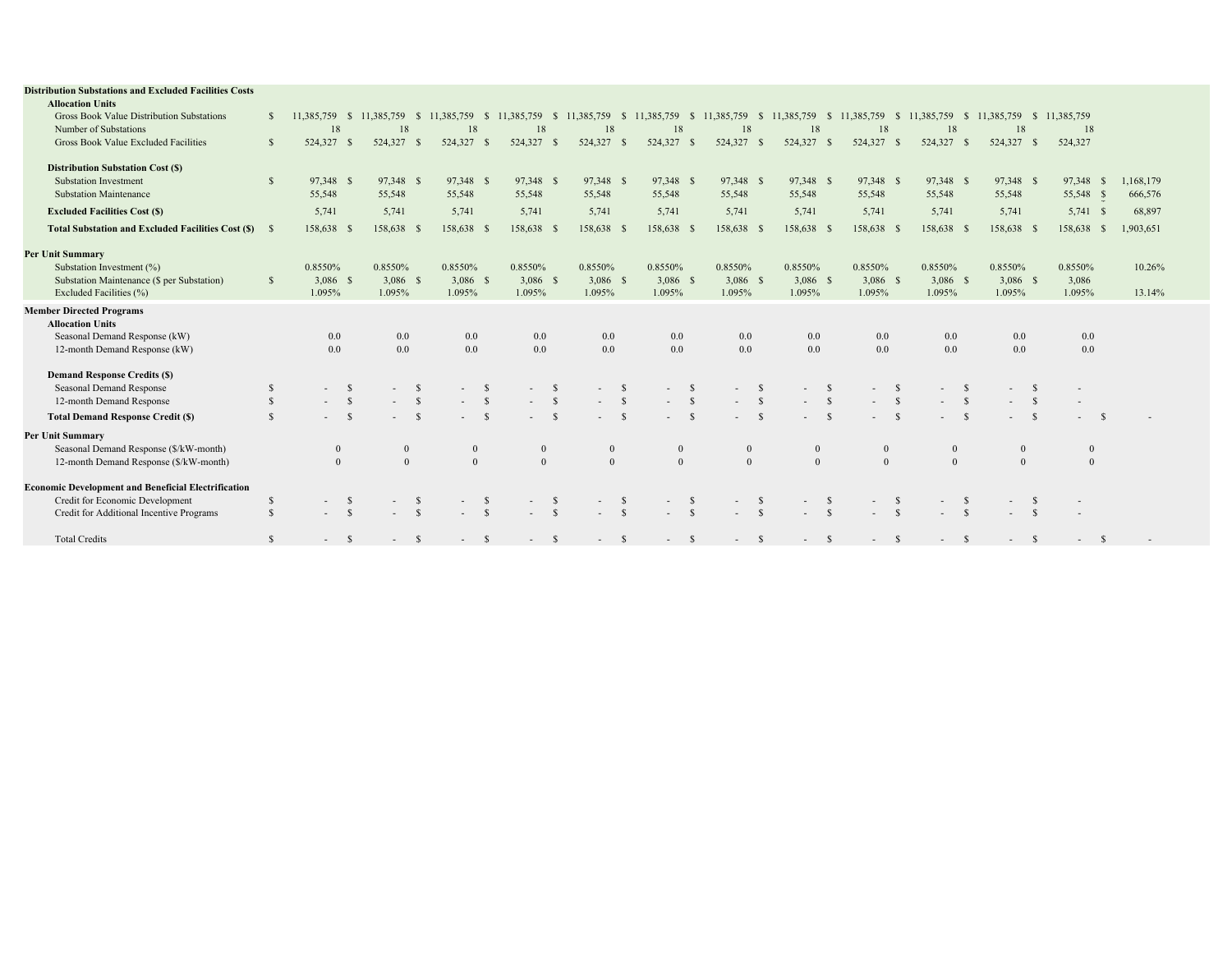#### **Presque Isle Electric & Gas 2022 Billing Projections -- C&I Customers**

|                                                                                                                                                      | January       | February                                  | March                                     | April                                  | May                                                                         | June                                   | July                                 | August                                    |                                         | September                                 | October                                   | November                                  | December<br>Total                                                  | Average                                 |
|------------------------------------------------------------------------------------------------------------------------------------------------------|---------------|-------------------------------------------|-------------------------------------------|----------------------------------------|-----------------------------------------------------------------------------|----------------------------------------|--------------------------------------|-------------------------------------------|-----------------------------------------|-------------------------------------------|-------------------------------------------|-------------------------------------------|--------------------------------------------------------------------|-----------------------------------------|
| <b>Annual Forecast for Variable Costs and Credits</b><br><b>Allocation Units</b><br>Forecast Energy Sales (MWh)<br>Forecast Power Delivery Peak (MW) |               | 1,222<br>$\overline{2}$                   | 1,131<br>$\overline{2}$                   | 1,236<br>$\overline{2}$                | 1,147<br>$\overline{2}$                                                     | 1,196<br>$\overline{2}$                | 1,285<br>$\overline{2}$              | 1,494<br>$\overline{3}$                   | 1,408<br>$\overline{2}$                 | 1,210                                     | 1,198<br>2                                | 1,105<br>2                                | 1,159<br>2                                                         | 14,791<br>$\overline{2}$                |
| <b>Energy Cost (\$)</b><br>Dynamic Energy<br><b>Energy Stablization</b><br>Renewable Energy<br>Variable Margin Share                                 | $\mathbf{s}$  | 69,467 \$<br>(17,617)<br>(1,927)<br>1,915 | 57,977 \$<br>(11, 814)<br>706<br>1,641    | 51,359 \$<br>(2,118)<br>3,335<br>1,775 | 39,753 \$<br>3,923<br>4,918<br>1,628                                        | $42,080$ \$<br>3,965<br>3,154<br>1,733 | 45,164 \$<br>4,130<br>3,051<br>1,842 | 64,785 \$<br>(4,305)<br>1,407<br>2,135    | 56,774 \$<br>(1,202)<br>1,835<br>1,985  | 45,371 \$<br>1,668<br>3,059<br>1,748      | 45,803 \$<br>2,667<br>4,947<br>1,783      | 42,915 \$<br>2,789<br>4,458<br>1,802      | 47,408 \$<br>884 \$<br>$4,245$ \$<br>$1,905$ \$                    | 608,856<br>(17,031)<br>33,187<br>21,892 |
| <b>Total Energy Cost</b>                                                                                                                             | $\mathcal{S}$ | 51,838 \$                                 | 48,510 \$                                 | 54,350 \$                              | $50,221$ \$                                                                 | 50,931 \$                              | 54,187 \$                            | 64,022 \$                                 | 59,392 \$                               | 51,846 \$                                 | 55,199 \$                                 | 51,965 \$                                 | 54,442 \$                                                          | 646,904                                 |
| <b>Energy Credits (\$)</b><br><b>MBR</b> Energy Sales<br><b>Base Resources</b><br><b>Monthly Peak Resources</b><br><b>Annual Peak Resources</b>      | $\mathbf{s}$  | $10,805$ \$<br>(6,675)                    | $7,095$ \$<br>$\sim$<br>(1,829)<br>$\sim$ | $1,618$ \$<br>(349)<br>$\sim$          | $(2,667)$ \$<br>$\overline{\phantom{a}}$<br>285<br>$\overline{\phantom{a}}$ | $(2,391)$ \$<br>(174)<br>$\sim$        | $(2,102)$ \$<br>1,301                | $4,416$ \$<br>$\sim$<br>(6,267)<br>$\sim$ | $1,820$ \$<br>$\sim$<br>(895)<br>$\sim$ | $(165)$ \$<br>(1,796)                     | $(486)$ \$<br>(36)                        | $(1,048)$ \$<br>$\sim$<br>(129)<br>$\sim$ | $(500)$ \$<br>$-$ \$<br>$(1,238)$ \$<br>$\mathbf{s}$<br>$\sim 100$ | 16,396<br>$\sim$<br>(17, 801)<br>$\sim$ |
| <b>Total Energy Credits</b>                                                                                                                          | <sup>\$</sup> | $4,130$ \$                                | $5,266$ \$                                | $1,269$ \$                             | $(2,382)$ \$                                                                | $(2,564)$ \$                           | $(800)$ \$                           | $(1,851)$ \$                              | 925 \$                                  | $(1,961)$ \$                              | $(521)$ \$                                | $(1,177)$ \$                              | $(1,737)$ \$                                                       | (1,405)                                 |
| Net Energy Cost (\$)                                                                                                                                 | $\mathcal{S}$ | 55,968 \$                                 | 53,776 \$                                 | 55,619 \$                              | 47,839 \$                                                                   | 48,367 \$                              | 53,386 \$                            | 62,171 \$                                 | 60,317 \$                               | 49,885 \$                                 | 54,678 \$                                 | 50,789 \$                                 | 52,704 \$                                                          | 645,499                                 |
| <b>Power Delivery Cost (\$)</b>                                                                                                                      | $\mathcal{S}$ | $13,083$ \$                               | $11,217$ \$                               | 14,471 \$                              | $13,154$ \$                                                                 | 12,984 \$                              | 9,787 \$                             | 17,594 \$                                 | 14,990 \$                               | 8,158 \$                                  | 14,549 \$                                 | 13,849 \$                                 | $16,248$ \$                                                        | 160,085                                 |
| <b>Total Variable Cost (\$)</b>                                                                                                                      | $\mathcal{S}$ | 69,052 \$                                 | 64,992 \$                                 | 70,089<br>-S                           | $60,993$ \$                                                                 | 61,351 \$                              | 63,173 \$                            | 79,765 \$                                 | 75,308 \$                               | 58,043<br>- S                             | 69,227 \$                                 | 64,638 \$                                 | 68,952 \$                                                          | 805,584                                 |
| <b>Per Unit Summary</b><br>Energy (\$/MWh)<br>Dynamic Energy<br><b>Energy Stablization</b><br>Renewable Energy<br>Variable Margin Share              | $\mathbb{S}$  | 56.86 \$<br>(14.42)<br>(1.58)<br>1.57     | 51.26 \$<br>(10.44)<br>0.62<br>1.45       | 41.55 \$<br>(1.71)<br>2.70<br>1.44     | 34.67 \$<br>3.42<br>4.29<br>1.42                                            | $35.19$ \$<br>3.32<br>2.64<br>1.45     | $35.15$ \$<br>3.21<br>2.37<br>1.43   | $43.35$ \$<br>(2.88)<br>0.94<br>1.43      | $40.33$ \$<br>(0.85)<br>1.30<br>1.41    | 37.51 S<br>1.38<br>2.53<br>1.44           | 38.23 \$<br>2.23<br>4.13<br>1.49          | 38.83 \$<br>2.52<br>4.03<br>1.63          | 40.89<br>0.76<br>3.66<br>1.64                                      |                                         |
| <b>Total Energy Cost</b>                                                                                                                             | $\mathbf S$   | $42.43$ \$                                | 42.89 \$                                  | 43.97 \$                               | 43.80 \$                                                                    | 42.60 \$                               | 42.17 S                              | 42.84 \$                                  | 42.19 \$                                | 42.86 \$                                  | $46.07$ \$                                | 47.02 S                                   | 46.96                                                              |                                         |
| <b>Energy Credits (\$/MWh)</b><br><b>MBR</b> Energy Sales<br><b>Base Resources</b><br><b>Monthly Peak Resources</b><br><b>Annual Peak Resources</b>  | $\mathbf{s}$  | 8.84 \$<br>(5.46)                         | 6.27 S<br>$\sim$<br>(1.62)<br>$\sim$      | 1.31S<br>$\sim$<br>(0.28)<br>$\sim$    | $(2.33)$ \$<br>$\sim$<br>0.25<br>$\sim$                                     | $(2.00)$ \$<br>(0.15)<br>$\sim$        | $(1.64)$ \$<br>1.01<br>$\sim$        | 2.95 S<br>$\sim$<br>(4.19)<br>$\sim$      | $1.29$ \$<br>۰.<br>(0.64)<br>$\sim$     | $(0.14)$ \$<br>$\sim$<br>(1.49)<br>$\sim$ | $(0.41)$ \$<br>$\sim$<br>(0.03)<br>$\sim$ | $(0.95)$ \$<br>(0.12)<br>$\sim$           | (0.43)<br>(1.07)<br>$\sim$                                         |                                         |
| <b>Total Energy Credits</b>                                                                                                                          | $\mathcal{S}$ | 3.38 S                                    | 4.66 S                                    | 1.03S                                  | $(2.08)$ \$                                                                 | $(2.14)$ \$                            | $(0.62)$ \$                          | $(1.24)$ \$                               | $0.66-$                                 | $(1.62)$ \$                               | $(0.44)$ \$                               | $(1.06)$ \$                               | (1.50)                                                             |                                         |
| Net Energy (\$/MWh)                                                                                                                                  | $\mathcal{S}$ | $39.05$ \$                                | 38.23 \$                                  | $42.94$ \$                             | 45.87 \$                                                                    | 44.74 \$                               | 42.79 \$                             | 44.08 S                                   | $41.53$ \$                              | 44.48 \$                                  | 46.51 S                                   | 48.09 \$                                  | 48.46                                                              | \$43.64                                 |
| Power Delivery (\$/kW-month)                                                                                                                         | $\mathcal{S}$ | 6.77S                                     | $6.15$ \$                                 | 7.33 S                                 | 7.45 S                                                                      | 6.85S                                  | $6.34$ \$                            | 6.49 S                                    | $6.59$ \$                               | $6.61 \quad$                              | 6.99S                                     | 6.65 S                                    | 6.74                                                               | \$6.75                                  |